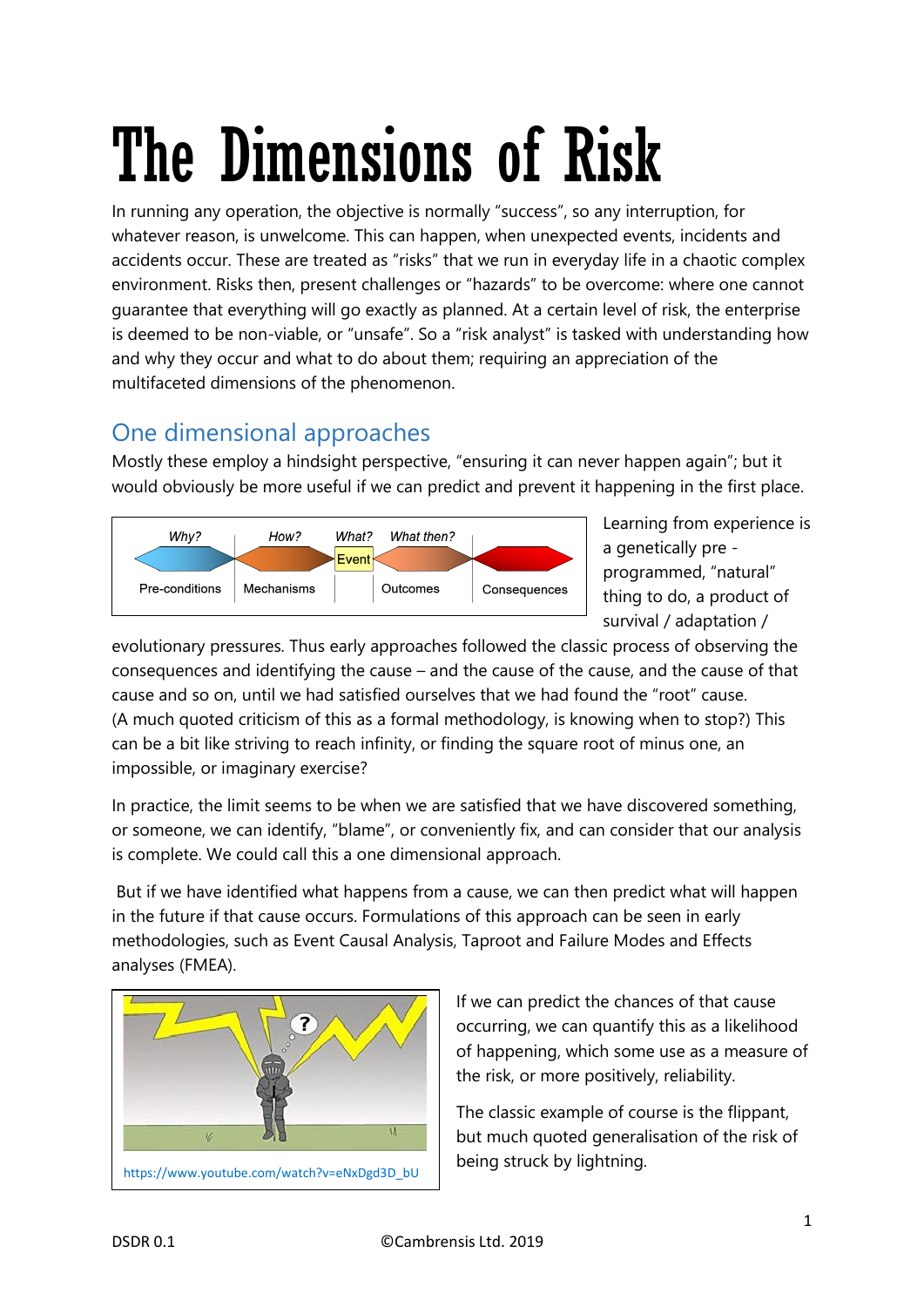Even here, there should be an additional consequence dimension of the extent of the impact implied. This is usually dealt with by distinguishing between individual and societal risk. We seem to be much more averse to large consequence events. An example here could be assessing the risk of extinction from an asteroid hitting the earth.



## Two Dimensional Analysis

More sophisticated approaches have recognised that problems could arise from a



https://www.videezy.com/free-video/domino-effect



combination, or sequence of causes.

The classic example is the Heinrich Domino model. Here there are a number of tiles, which have to fall sequentially, in order for the event to have the consequences we are trying to avoid. These events could be the failures of "Barriers" across the incident trajectory.

James Reason has helpfully and memorably compared them to Swiss cheese slices in which holes line up to allow the fatal trajectory to penetrate.

Heinrich also highlighted the variability of outcomes given the same cause, in his famous accident triangle.

Kletz's favourite example of this was slipping on an oil patch. The consequences can range essentially randomly, (hence the logarithmic

distribution?), from irritation, to breaking your neck. Here the "barriers" that can mitigate the consequences, if they are effective, are things like nonslip soles, better housekeeping, padded joints and hard hats. Similarly the current "barriers" in cars include ABS and air bags.

Again this approach can be quantified as to the probability of occurrence using Layers of Protection Analysis (LOPA), if the permeability of the cheese is known, or available from historical records. Then it is termed the System "integrity".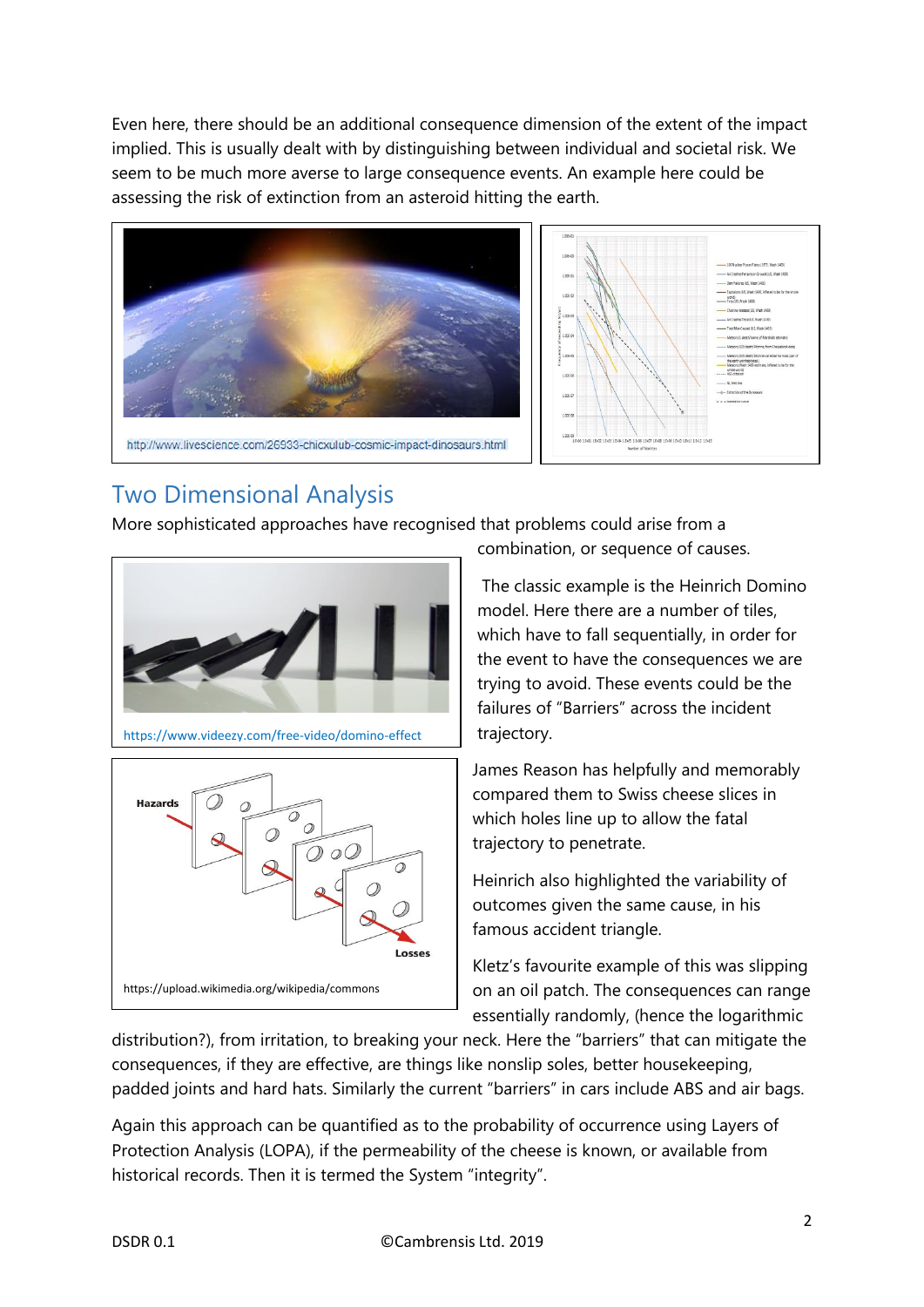

A more formal approach was pioneered in the Nuclear Industry, which mapped out comprehensively causal sequences, using Boolean logic trees (Fault Trees) and stochastic probabilistic event Trees. These yielded reassuring predictions of reliability, transparently and quantitatively; and were much employed to

demonstrate the "safety" of these systems. These logic trees had the added advantage in that in a significantly large enough population of very similar systems, accident reports could be mapped on to a relatively small set of standard FTA/ET templates, yielding more reliable predictions to be made of implications of future events and incidents.

Nowadays the vestiges of this approach can be seen in the currently popular Bow Tie visualisation approaches and their variations (e.g. TRIPOD).

crafts: Less aussines

# Three Dimensional Analysis

tree and event tree



Rasmussen was probably the first to formalise the notion that "there are more things in heaven and earth, Horatio, than" -- Fault Trees, Event Trees and Barriers. In his "Accimap" approach, he set out to identify and link / assess, the importance of "higher level" influences on such causes and failures. These included things like the effectiveness of supervision, the Regulatory Environment and Cultural complications.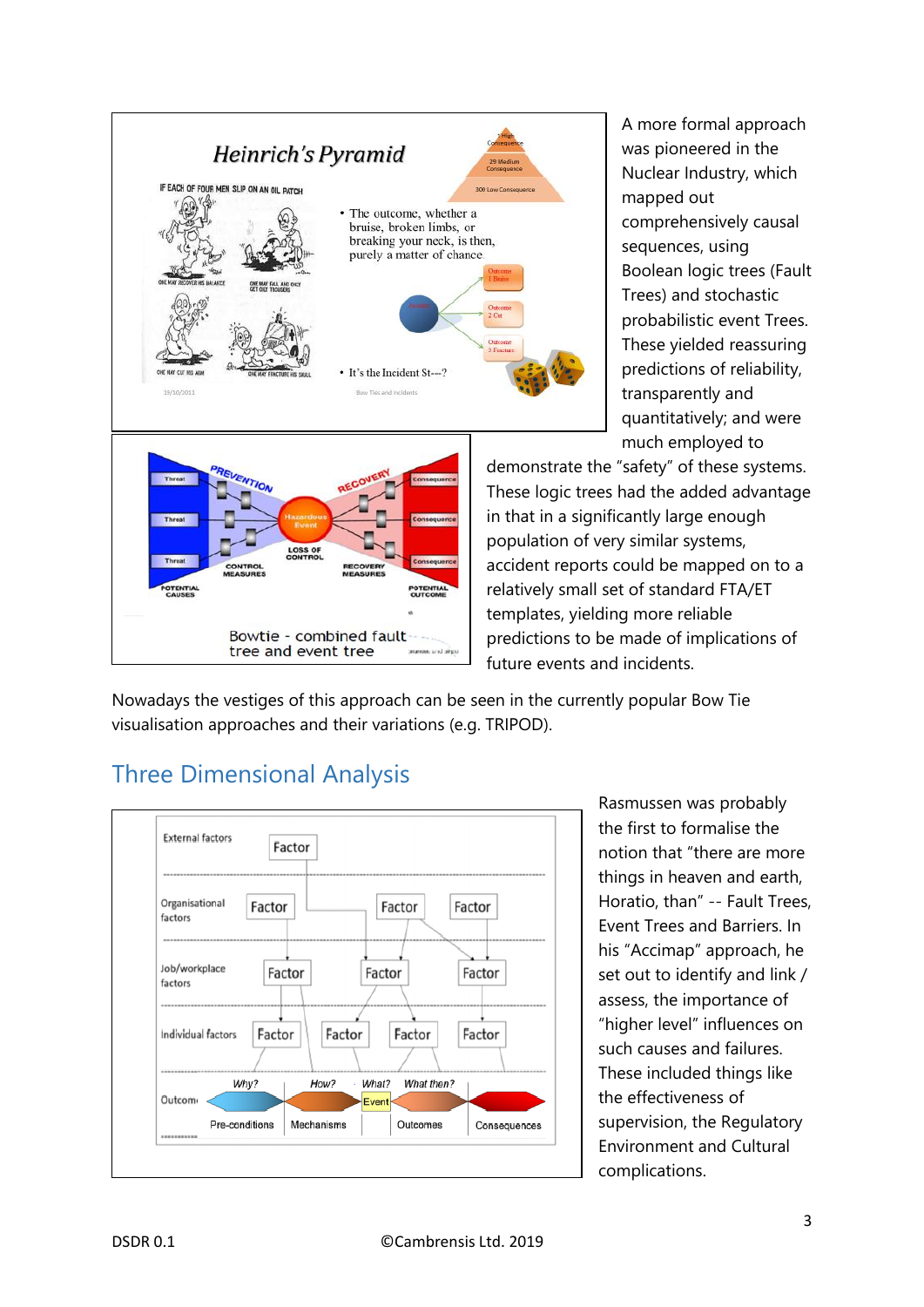An example much quoted is the application by Hopkins, which highlighted the full implications of the Longford Gas Plant explosion in Australia. As these are essentially qualitative, their use is normally illustrative.



A more recent development of this third dimension, has been Levenson's appreciation that these external influences can be thought of as controls on the progress of these events, an appealing analogy for engineers. Separate control loops can then be identified and could even perhaps be quantified using control Theory?

Examples include applications highlighting the organisational causes of high profile NASA accidents.

### The Fourth Dimension

Implicit in the simple one-dimensional event causal analysis approach, is that there is a sequential time sequence. But also implicit, is an acceptance that this linear sequence is fixed and predetermined. Similarly, the two and three dimensional models assume a common fixed geometry to the models, which can then highlight pre-existing but not emerging anomalies.

But in the real world outside the immediate system being studied, there are always variations in conditions, which are not necessarily predictable and can affect how sequences develop in practice.



The Rasmussen insights do acknowledge the potentially perturbing effects of this external environment, but again the models highlight intended influences, which are known prior to the incident and either present /effective or not. As with any of these barriers, they cannot be assumed to be necessarily unconnected and independent, spatially or have properties that are fixed temporally (the fourth

dimension). Given that in reality there is no such thing as complete isolation from the three dimensional interdependencies of factors that govern how incidents develop; and that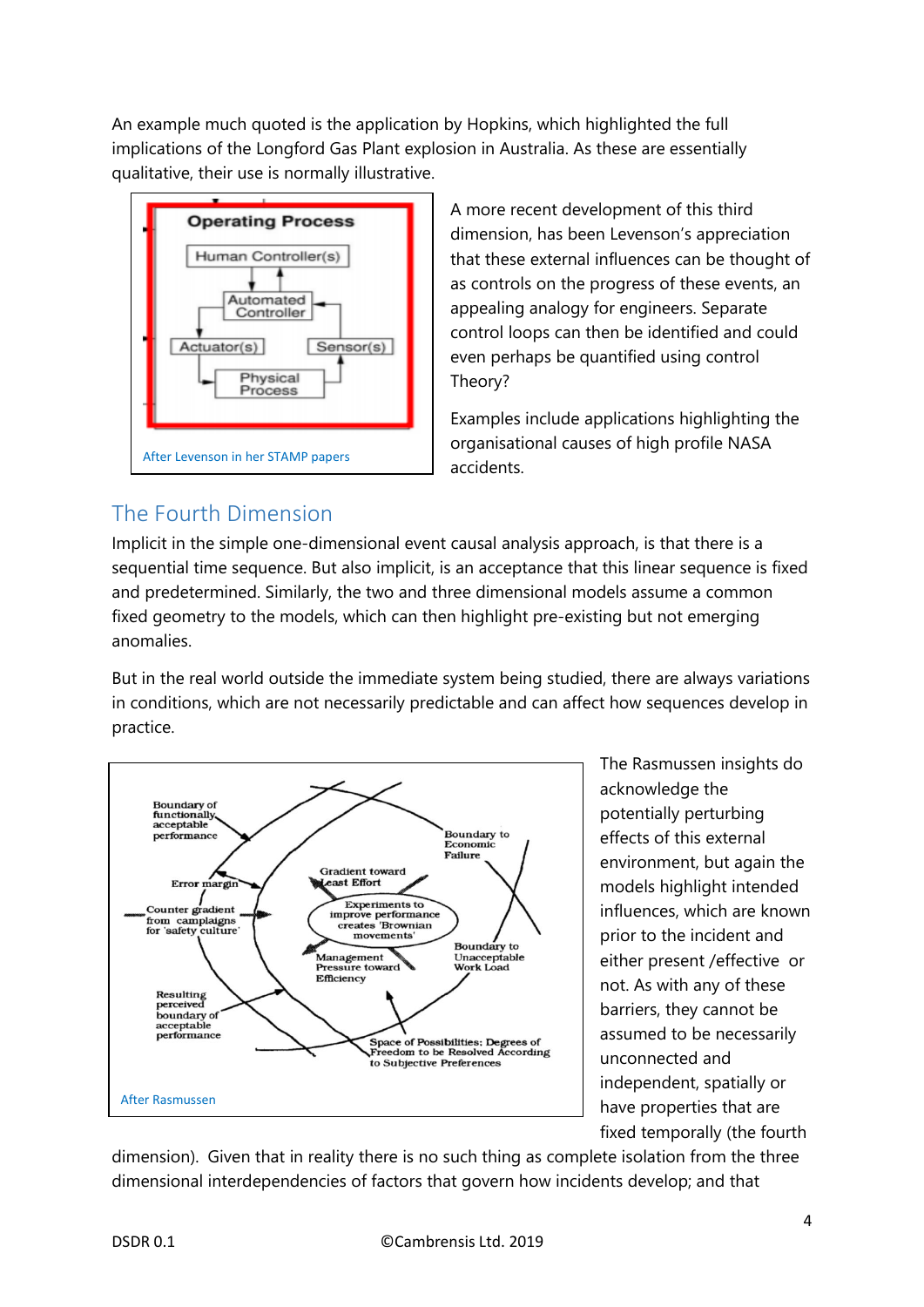developing situations can change their effectiveness, or influences, it is clear that a more rigorous approach is needed to include this fourth dimension; and additionally identify these time dependent interactions.

Including effects from the real world is particularly challenging, in today's increasingly more complex and less transparent systems. Producing an accurate, comprehensive and comprehensible "picture", or engineering diagram of what's happening, or supposed to happen, is a major problem. This is why the more abstract representations such as Bow Ties, Accimaps and STAMP, are meeting a real need at the moment, in the risk analysis world.

There are also a number of "softer" approaches available to model these complex systems that are omnipresent in reality.



But to really address the issue, an approach must be able to track the development of



unspecified, or non – predetermined, natural perturbations in real life conditions and predict outcomes and consequences that can "emerge" unexpectedly (off script). At present the only development which seems to offer the facility to do this, is Hollnagel's FRAM approach.

Here, as in Accimaps and STAMP, only the abstract "functions" involved are needed to be represented. Here though, as there is more formalisation

of the interdependencies of functions, the specifications of couplings allow large and consistently labelled system pictures to be assembled. The FRAM function has been likened to a "Lego" brick, with which highly complex fractal-like structures can be built.

Note Hollnagel insists that these are not models, but visualisations of system interactions which can be probed formally for "resonances" (unexpected effects of random variations in